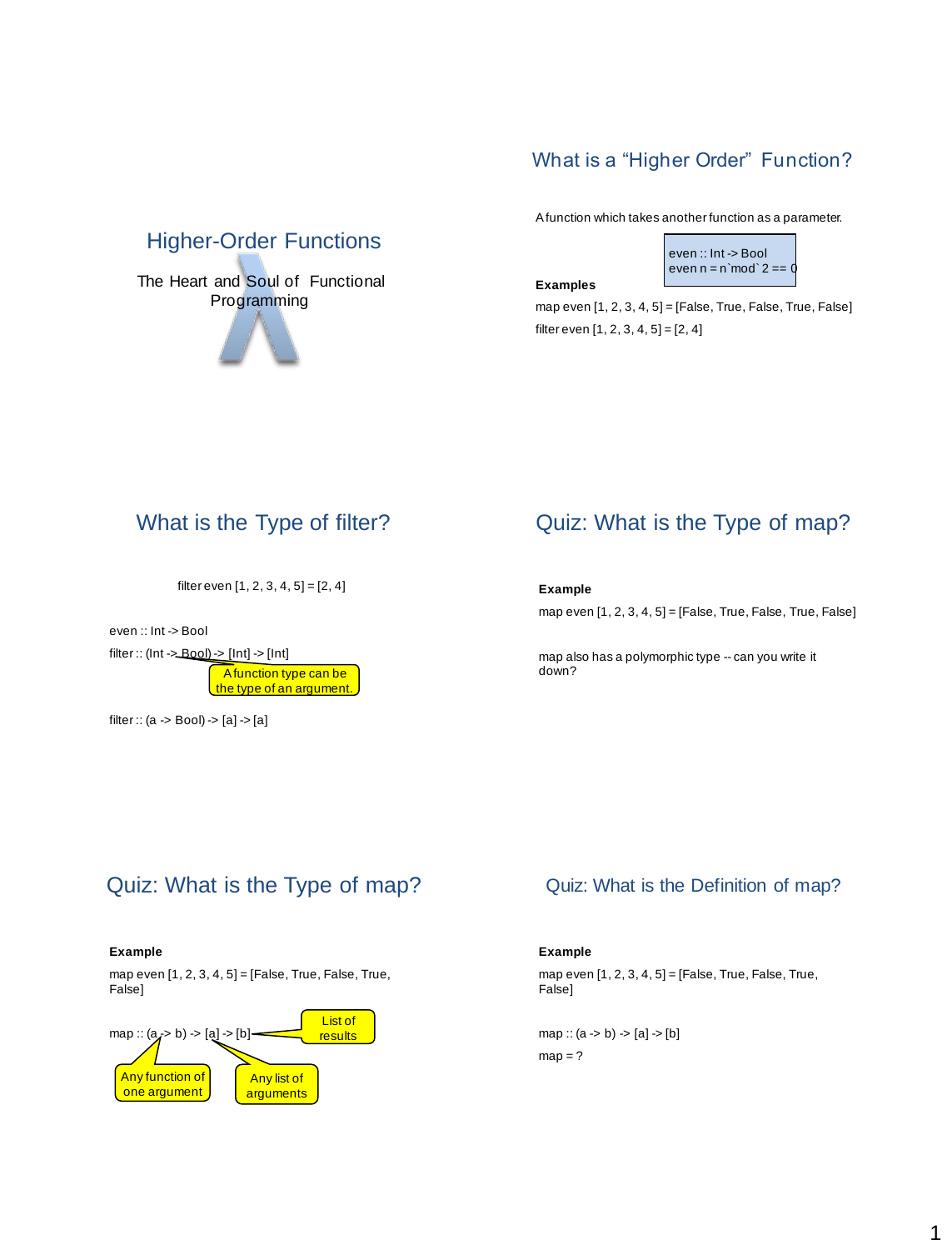#### Quiz: What is the Definition of map?

#### **Example**

map even [1, 2, 3, 4, 5] = [False, True, False, True, False]

map :: (a -> b) -> [a] -> [b] map  $f[] = []$ map  $f(x:xs) = fx : map f xs$ 

# Is this "Just Another Feature"?

# **NO!!!**

•Higher-order functions are the "heart and soul" of functional programming!

•A higher-order function can do *much more* than a "first order" one, because a part of its behaviour can be controlled by the caller.

•We can replace *many similar* functions by *one* higherorder function, parameterised on the differences.

# Case Study: Summing a List

| sum[] | $= 0$                    |
|-------|--------------------------|
|       | $sum(x:xs) = x + sum xs$ |

**General Idea**

Combine the elements of a list using an operator.

**Specific to Summing**

The operator is +, the base case returns 0.

### Case Study: Summing a List



Replace 0 and + by parameters -- + by a *function*.

foldr op  $z$   $\left[ \right]$  = z foldr op  $z(x:xs) = x \rceil$  foldr op  $z$  xs

# Case Study: Summing a List

#### **New Definition of sum**

or just…



Just as `fun` lets a function be used as an operator, so (op) lets an operator be used as a function.

# Applications

Combining the elements of a list is a *common* operation.

Now, instead of writing a recursive function, we can just use foldr!

| product xs | $=$ foldr $(*)$ 1 xs            |
|------------|---------------------------------|
| and xs     | $=$ foldr $(88)$ True xs        |
| concat xs  | $=$ foldr $(++)$ $\lceil$ xs    |
|            | maximum (x:xs) = foldr max x xs |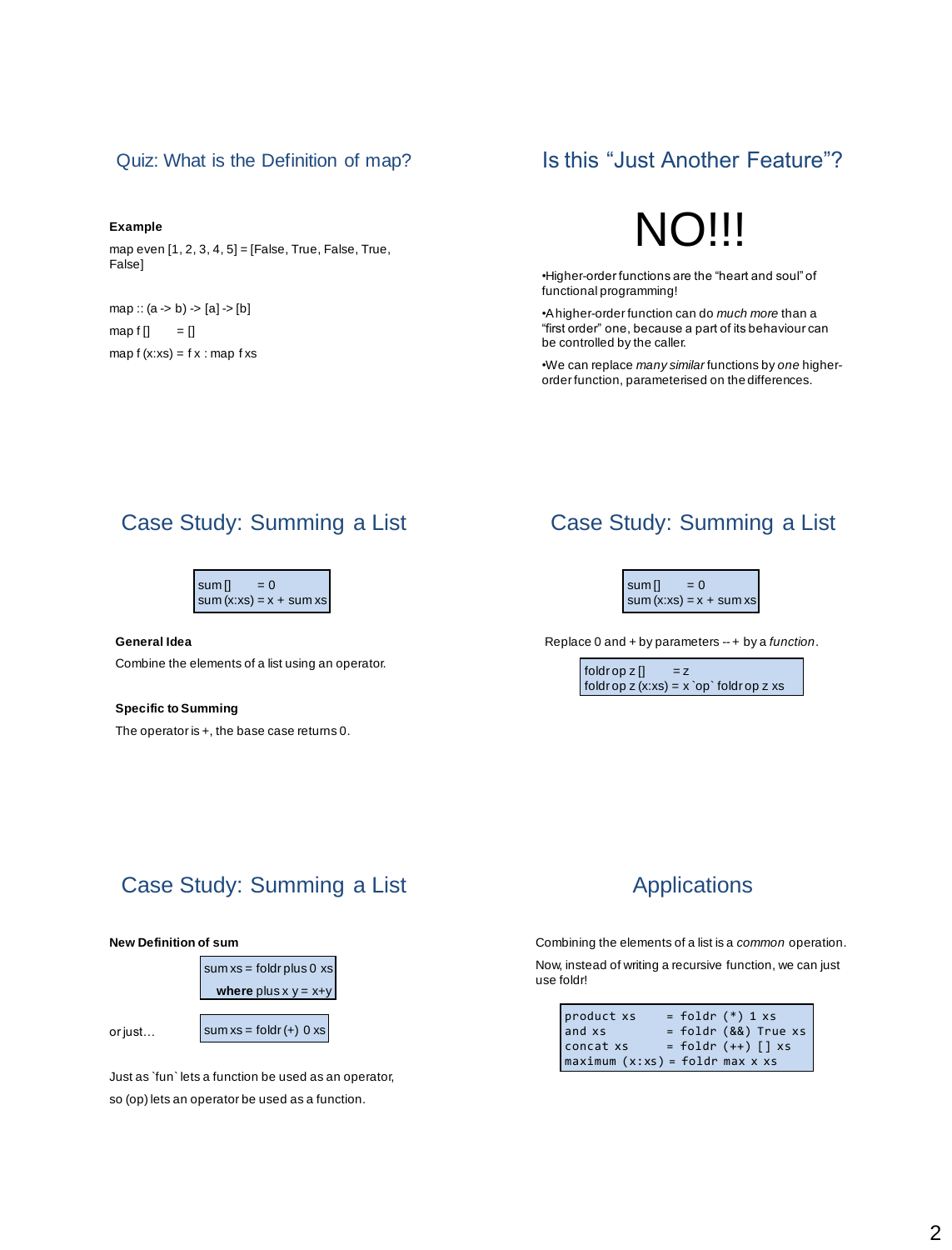

The operator ":" is replaced by  $\Psi$  and [] is replaced by z.

# An Intuition About foldr

#### foldr op  $z$   $[]$  =  $z$ foldr op  $z(x:xs) = x \rightharpoonup op \rightharpoonup f$ oldr op  $z xs$

#### **Example**

foldr op z  $(a:(b:(c:[))) = a \rightharpoonup p \rightharpoonup b$  foldr op z  $(b:(c:[]))$  $= a$  `op` (b `op` foldr op z (c:[]))  $= a \r{op} (b \r{op} (c \r{op} f (b \r{op} f))$  $= a$  `op` (b `op` (c `op` z)) The operator ":" is replaced by 'op', [] is replaced by z.

**Quiz** 

What is

 $foldr(:)$  [ ] xs

### **Quiz**

What is

foldr (:) [ ] xs

Replaces ":" by ":", and [] by [] -- *no change*! The result is equal to xs.

What is

foldr(:) ys xs

**Quiz** 

**Quiz** 

#### What is

foldr (:) ys xs

foldr (:) ys (a:(b:(c:[ ])))  $= a:(b:(c:ys))$ 

The result is  $xs++ys!$   $xs++ys = foldr$  (:) ys  $xs$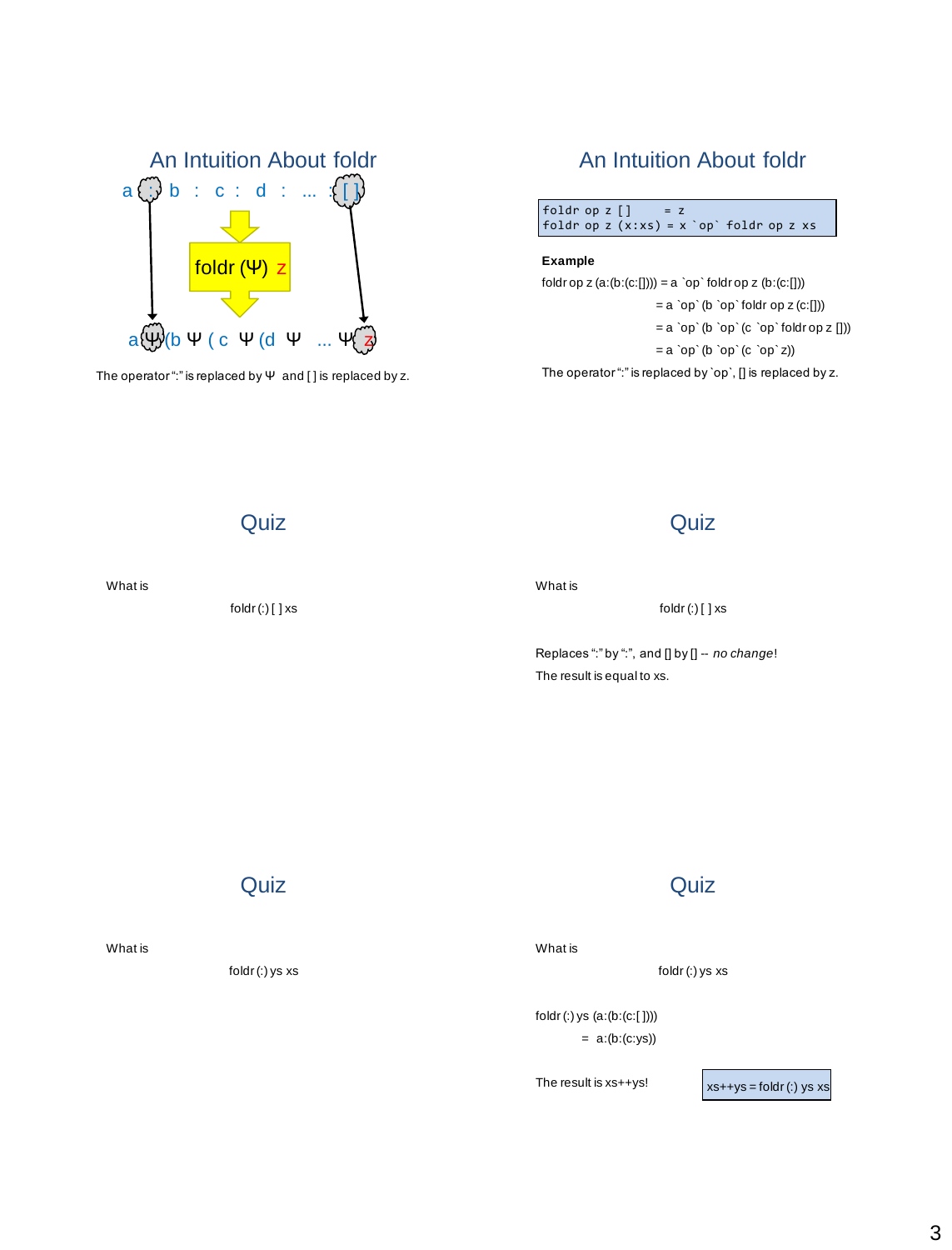# **Quiz**

What is

#### foldr snoc [] xs **where** snoc y ys = ys++[y]

### **Quiz**

What is

foldr snoc [] xs

**where** snoc y ys = ys++[y]

foldr snoc [] (a:(b:(c:[])))

 $= a$  `snoc` (b `snoc` (c `snoc`  $[$ ]))

 $= (([] ++ [c]) ++ [b] ++ [a]$ 

The result is reverse  $xs!$  reverse  $xs =$  foldr snoc [] xs

**where** snoc y ys = ys++[y]

### $\lambda$ -expressions

 $reverse xs = foldr snoc [] xs$ **where** snoc y ys = ys++[y]

It's a nuisance to need to define snoc, which we only use once!  $A\lambda$ -expression lets us define it where it is used.

reverse  $xs =$  foldr  $(\lambda y \, ys \rightarrow ys++[y])$  []  $xs$ 

On the keyboard:

reverse  $xs = foldr$  (\y  $ys \rightarrow ys++[y])$  []  $xs$ 

### Defining unlines

unlines ["abc", "def", "ghi"] = "abc\ndef\nghi\n"

unlines  $[xs,ys,zs] = xs + f''\n \times f'' + (ys + f''\n)'' + (zs + f''\n)'' + (z - f''\n)'' + f])$ 

unlines xss = foldr ( $\lambda$ xs ys -> xs++"\n"++ys) [] xss

**Just the same as** unlines xss = foldr join [ ] xss **where** join xs  $ys = xs + f^n \n\pi + ys$ 

### Another Useful Pattern

Example: takeLine "abc\ndef" = "abc"

used to define lines.

```
\n
$$
\text{takeLine}[] = []\n\text{takeLine}(x:xs)\n  | x/=`\n' = x:takeLine xs\n  | otherwise = []\n
$$

```

**General Idea**

Take elements from a list while a condition is satisfied.

#### **Specific to takeLine**

The condition is that the element is not  $\ln'$ .

### Further Standard Higher-Order **Functions**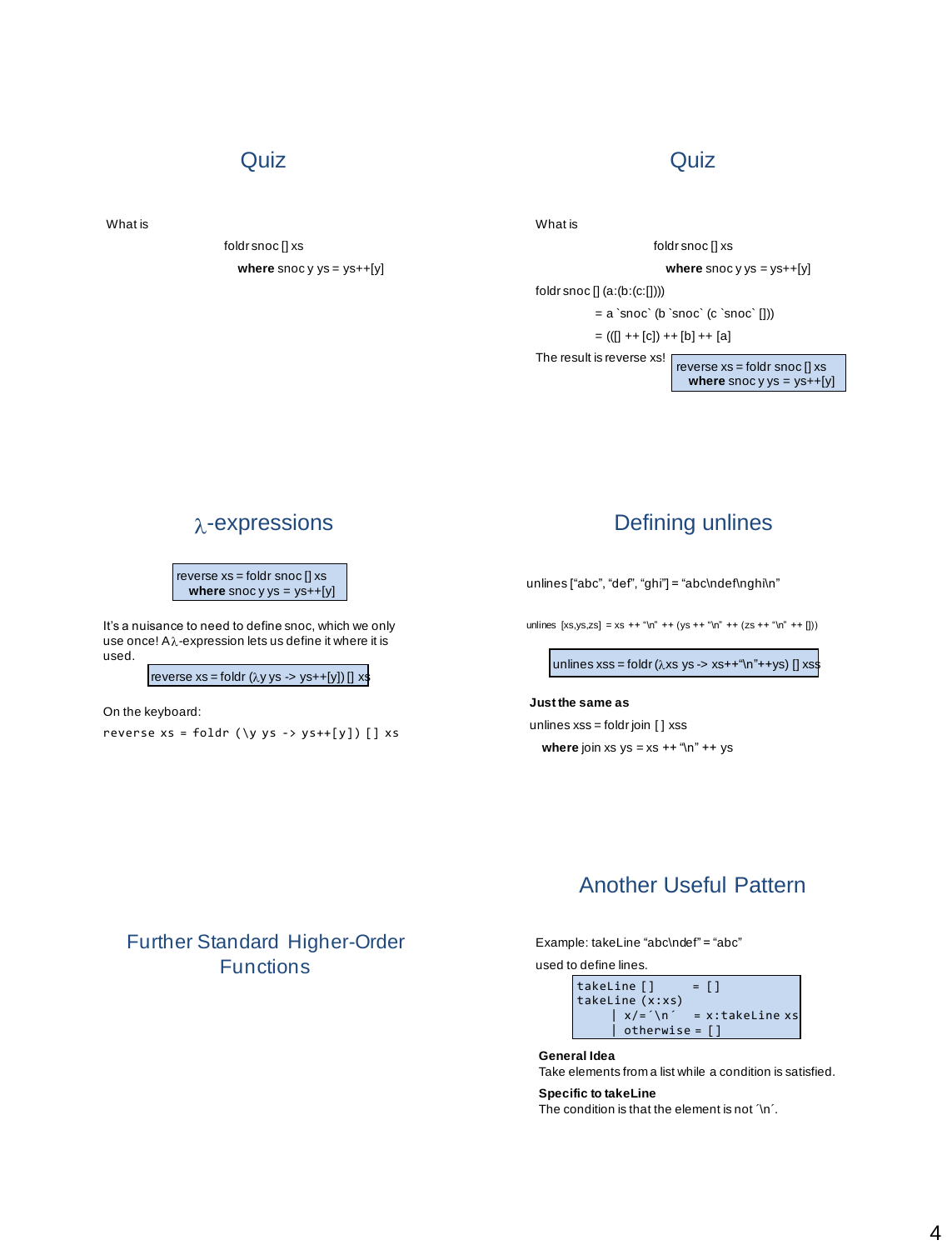# Generalising takeLine

| takeLine []<br>$- = 11$<br>takeLine (x:xs)<br>$\vert x/\vert = \vert x \vert^2$ = x : takeLine xs<br>$\vert$ otherwise = $\vert$ ] |  |
|------------------------------------------------------------------------------------------------------------------------------------|--|
| takeWhile $p$ [] = []<br>takeWhile p (x:xs)<br>$p \times = x : takeWhile p \times s$<br>  otherwise = []                           |  |

#### **New Definition**

takeLine xs = takeWhile  $(\lambda x \rightarrow x/\equiv \ln \ln x)$ 

*or* takeLine xs = takeWhile  $(/-\n$ <sup>2</sup>) xs

# Notation: Sections

As a shorthand, an operator with *one* argument stands for a function of the other…

• map  $(+1)$   $[1,2,3] = [2,3,4]$  $\cdot$  filter (<0) [1, -2,3] = [-2] •takeWhile  $(0<)$  [1,-2,3] = [1]



Note that expressions like (\*2+1) are not allowed. Write  $\lambda x \rightarrow x^*2+1$  instead.

# Defining lines

We use

• takeWhile p xs -- returns the longest *prefix* of xs

-- whose elements satisfy p. • dropWhile p xs -- returns the rest of the list.

| $\vert$ lines $\vert \vert = \vert \vert$  |                                  |  |  |  |
|--------------------------------------------|----------------------------------|--|--|--|
| lines xs = takeWhile $($ /= $\ln$ $)$ xs : |                                  |  |  |  |
| lines (tail (dropWhile $(2-\n\pi)$ xs))    |                                  |  |  |  |
| General idea                               | Break a list into seaments whose |  |  |  |

elements share some property.

**Specific to lines** The property is: "are not newlines".

### Quiz: Properties of takeWhile and dropWhile

takeWhile, dropWhile :: (a -> Bool) -> [a] -> [a]

Can you think of a property that connects takeWhile and dropWhile?



takeWhile  $p$  xs ++ dropWhile  $p$  xs == (xs :: [Int]

# Generalising lines

segments  $p$  [] = [] segments p xs = takeWhile p xs : segments p (drop 1 (dropWhile p xs)

#### **Example**

segments (>=0) [1,2,3,-1,4,-2,-3,5]

 $=$  [[1,2,3], [4], [], [5]]



# Quiz: Comma-Separated Lists

Many Windows programs store data in files as "comma separated lists", for example

1,2,hello,4

Define commaSep :: String -> [String]

so that

commaSep "1,2,hello,4" ==  $[$ "1", "2", "hello", "4"]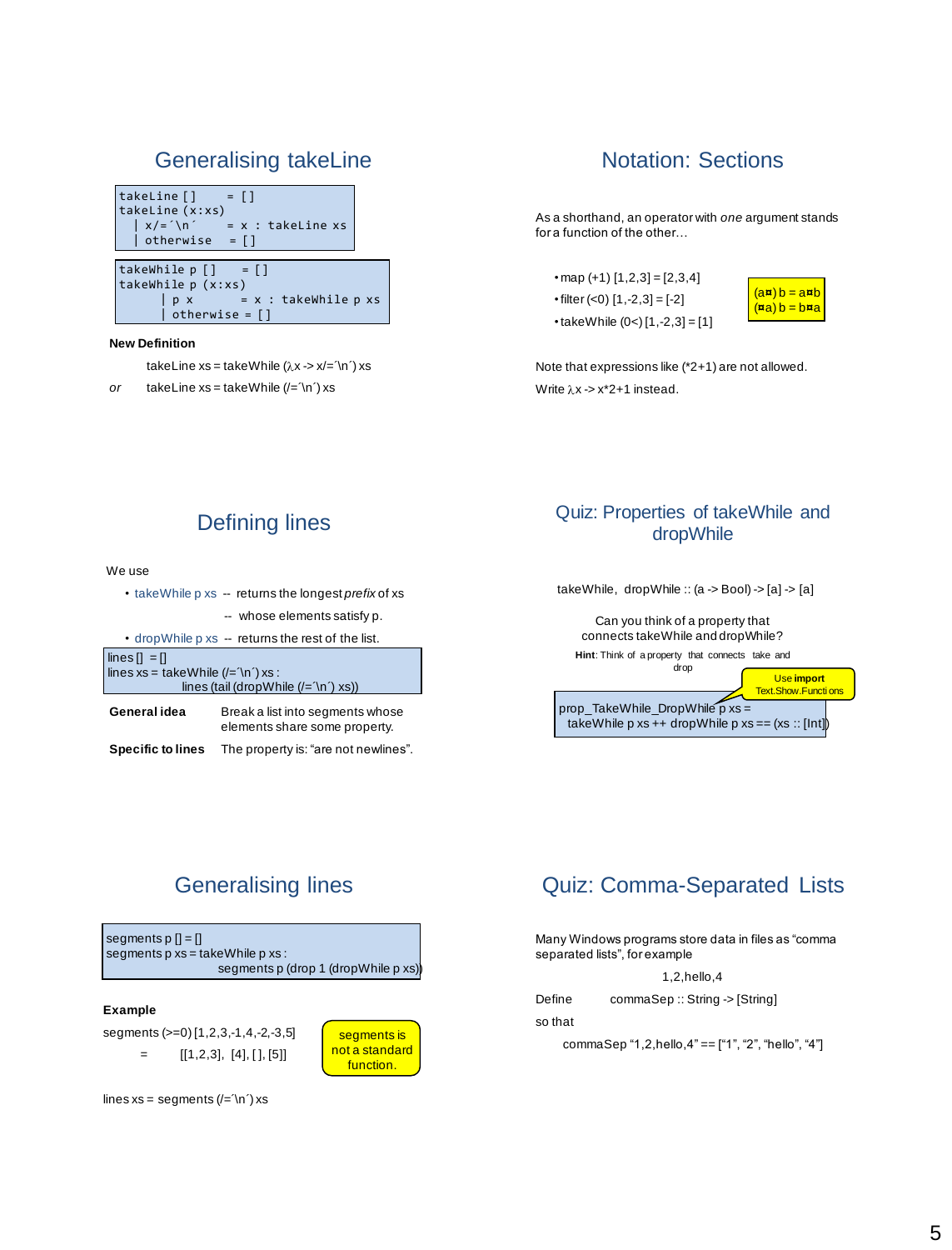# Quiz: Comma-Separated Lists

Many Windows programs store data in files as "comma separated lists", for example

1,2,hello,4

Define commaSep :: String -> [String]

so that

commaSep "1,2,hello,4" == ["1", "2", "hello", "4"]

commaSep  $xs = segments ( =',') xs$ 

# Defining words

We can *almost* define words using segments -- but

segments (not . isSpace) "a b" = ["a", "", "b"]

Function composition  $(f \cdot g) x = f(g x)$ 

which is not what we want -- there should be no empty words.

words  $xs = filter(I = \cdots)$  (segments (not . isSpace) xs)

# Partial Applications

Haskell has a trick which lets us write down many functions easily. Consider this valid definition:

 $sum = foldr (+) 0$ 



### Partial Applications



Evaluate sum [1,2,3] = {replacing sum by its definition} foldr  $(+)$  0  $[1,2,3]$  $=$  {by the behaviour of foldr}  $1 + (2 + (3 + 0))$ = 6 Now foldr has the *right* number of arguments!

# Partial Applications

Any function may be called with fewer arguments than it was defined with.

The result is a *function* of the remaining arguments.

If f ::Int -> Bool -> Int -> Bool

then f 42: Bool -> Int -> Bool

f 42 True :: Int -> Bool

f 42 True 42 :: Bool

# Bracketing Function Calls and **Types**

- We say function application "brackets to the left" function types "bracket to the right"
- If  $f$ ::Int -> (Bool -> (Int -> Bool)) then  $f 3$ : Bool -> (Int -> Bool) (f 3) True :: Int -> Bool ((f 3) True) 4 :: Bool

Functions really take only *one* argument, and return (in this case) a function expecting more as a result.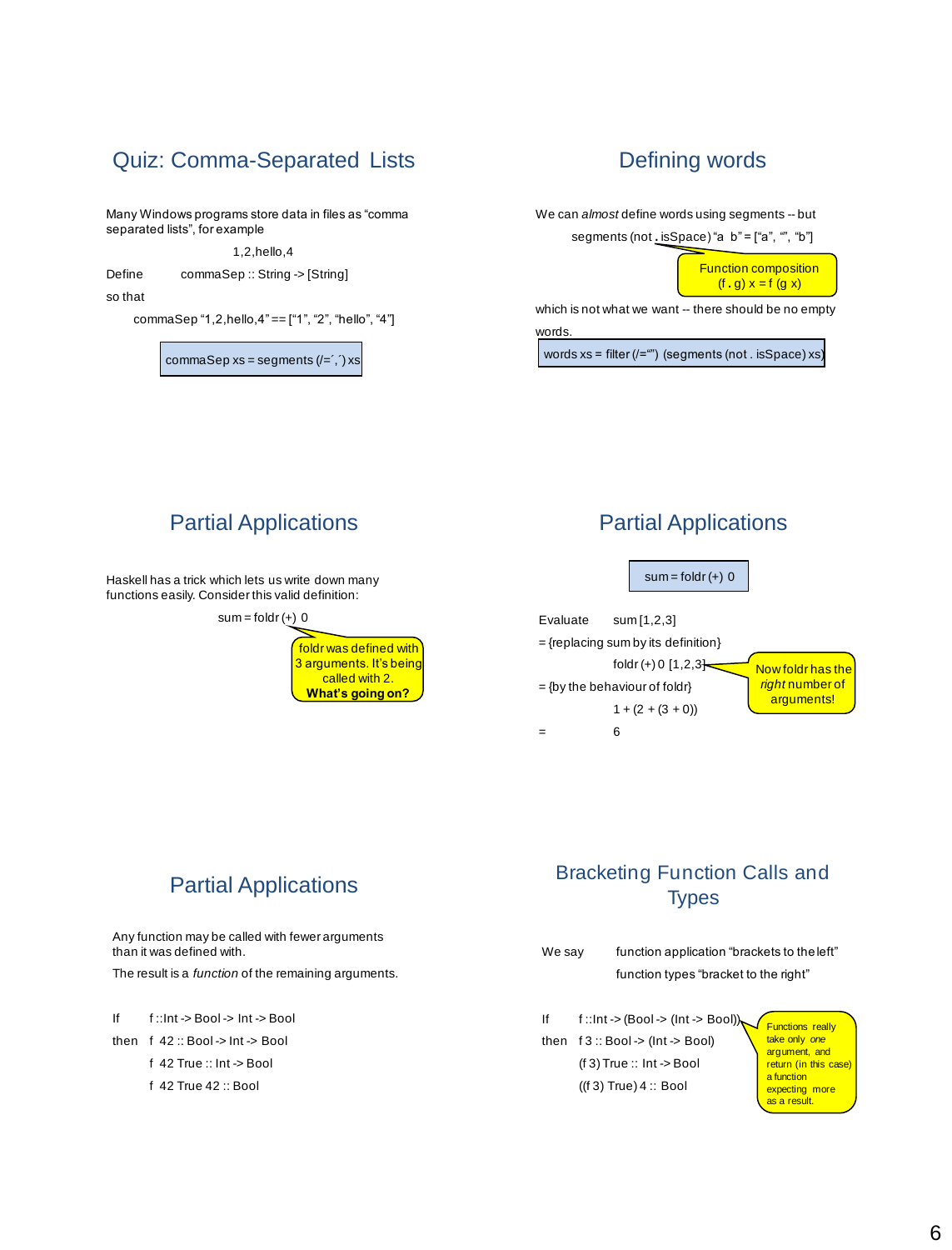# Designing with Higher-Order **Functions**

•Break the problem down into a series of small steps, each of which can be programmed using an existing higher-order function.

•Gradually "massage" the input closer to the desired output.

•Compose together all the massaging functions to get the result.

# Example: Counting Words

#### **Input**

A string representing a text containing many words. For example

"hello clouds hello sky"

#### **Output**

A string listing the words in order, along with how many times each word occurred.

"clouds: 1\nhello: 2\nsky: 1"

| clouds: 1   |  |
|-------------|--|
| $h$ ello: 2 |  |
| sky: 1      |  |

### Step 1: Breaking Input into Words

#### "hello clouds\nhello sky"



["hello", "clouds", "hello", "sky"]

# Step 2: Sorting the Words

["hello", "clouds", "hello", "sky"]



["clouds", "hello", "hello", "sky"]

### Digression: The groupBy Function



groupBy p xs breaks xs into segments  $[x1, x2...]$ , such that p x1 xi is True for each xi in the segment.

groupBy  $($  <  $)$  [3, 2, 4, 3, 1, 5] = [[3], [2, 4, 3], [1, 5]] groupBy  $(==)$  "hello" = ["h", "e", "ll", "o"]

# Step 3: Grouping Equal Words

["clouds", "hello", "hello", "sky"]

groupBy (==)

[["clouds"], ["hello", "hello"], ["sky"]]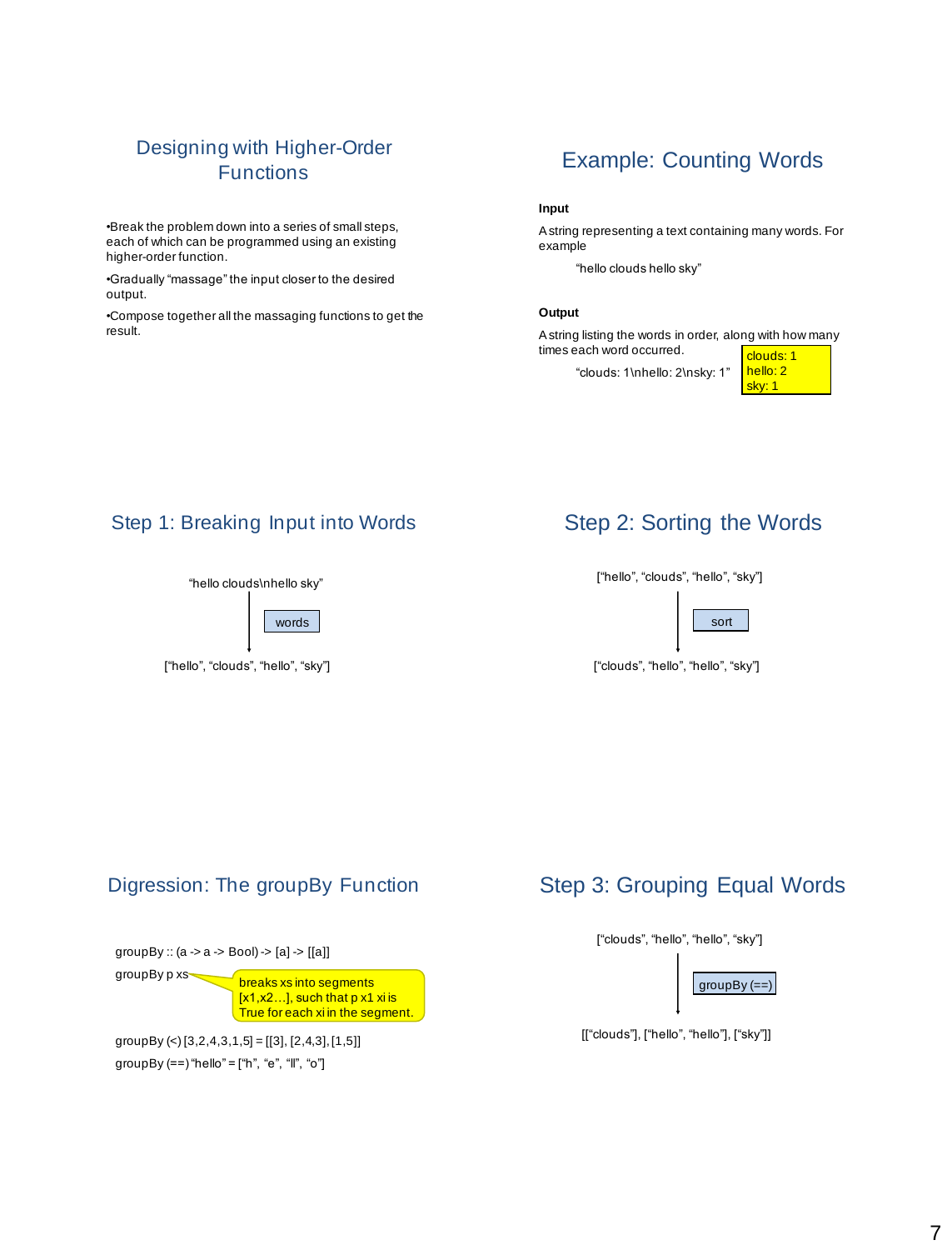# Step 4: Counting Each Group

[["clouds"], ["hello", "hello"], ["sky"]]



[("clouds",1), ("hello", 2), ("sky",1)]

# Step 5: Formatting Each Group

map  $(\lambda(w,n) > w++$  ": " ++ show n) [("clouds",1), ("hello", 2), ("sky",1)]

["clouds: 1", "hello: 2", "sky: 1"]

# Step 6: Combining the Lines

["clouds: 1", "hello: 2", "sky: 1"]



"clouds: 1\nhello: 2\nsky: 1\n"



# The Complete Definition

countWords :: String -> String countWords = unlines

- **.** map  $(\lambda(w, n) \lambda w + \lambda w : u + \lambda w + \lambda w)$
- $.$  map  $(\lambda$ ws->(head ws, length ws))
- **.** groupBy (==)
- **.** sort
- **.** words

# Quiz: A property of Map

map ::  $(a \rightarrow b) \rightarrow [a] \rightarrow [b]$ 

Can you think of a property that merges two consecutive uses of map?

prop\_MapMap :: (Int -> Int) -> (Int -> Int) -> [Int] -> Bool  $prop_MapMap$  f g xs = map  $f$  (map  $g$  xs) == map  $(f \cdot g)$  xs

# The Optimized Definition

countWords :: String -> String countWords

- = unlines
- $.$  map ( $\lambda$ ws-> head ws ++ ":" ++ show(length ws))
- **.** groupBy (==)
- **.** sort
- **.** words